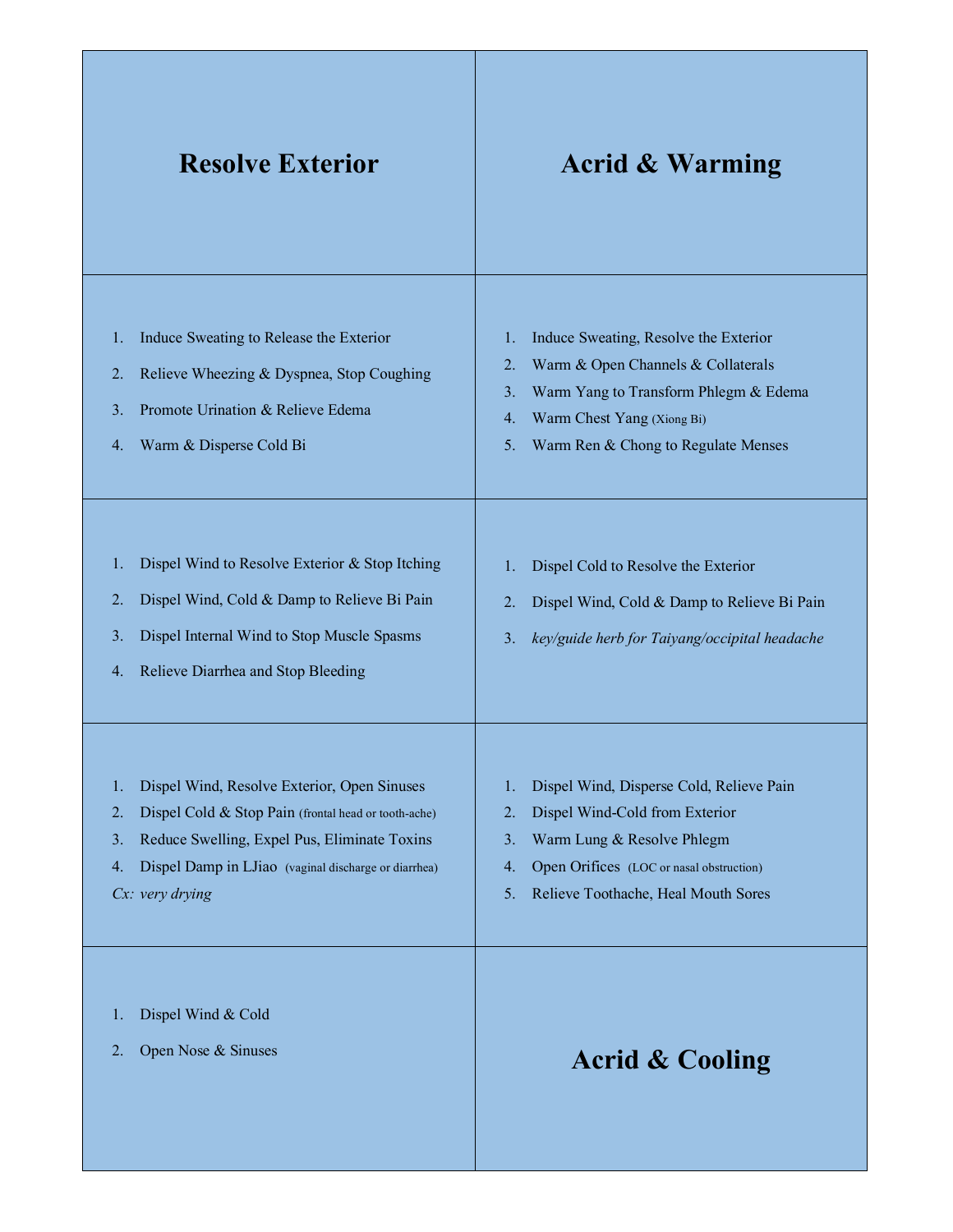| Dispel Wind-Heat, Resolve Exterior<br>1.<br>Clear the Head, Brighten the Eyes, Benefit the Throat<br>2.<br><b>Express Rashes</b><br>3 <sub>1</sub><br>Soothe Liver Qi Constraint<br>4.<br>Expel Turbidity (Summer-heat vomiting & diarrhea)<br>5.              | Dispel Wind-Heat<br>1.<br>2.<br>Clear Heat, Benefit the Eyes<br>3.<br>Calm Liver & Extinguish Wind<br>Clear Heat & Eliminate Toxins<br>4.                                |
|----------------------------------------------------------------------------------------------------------------------------------------------------------------------------------------------------------------------------------------------------------------|--------------------------------------------------------------------------------------------------------------------------------------------------------------------------|
| Dispel Wind from Surface & Release Muscle Layer<br>1.<br><b>Express Rashes</b><br>2.<br>Clear Heat, Generate Fluids<br>3 <sub>1</sub><br>Raise Yang, Stop Diarrhea<br>4.<br><b>Treat Hypertension</b><br>5.                                                    | Reduce Fever, Harmonize Shaoyang (Ext & Int)<br>1.<br>Course Lr, Relieve Liver Qi Constraint<br>2.<br>3.<br>Raise the Yang, Lift the Clear                               |
| Release Exterior, Express Rashes<br>Ι.<br>Clear heat, Eliminate Toxins<br>2.<br>Raise the Yang<br>3.                                                                                                                                                           | <b>Clear Heat</b>                                                                                                                                                        |
| <b>Drain Fire</b>                                                                                                                                                                                                                                              | Clear Heat, Quell Fire, Alleviate Thirst<br>1.<br>Clear Lung Heat<br>2.<br>Clear Stomach Heat<br>3.<br>Heal Sores, Burns, & Eczema<br>4.                                 |
| Clear Heat, Quell Fire (Lu & ST, Qi level)<br>Ι.<br>Nourish Yin, Moisten Dryness (cough)<br>2.<br>Nourish Yin, Clear Empty Fire (Lr & Kd yin xu)<br>3.<br>Generate Fluids, Quench Thirst (Xiao Ke)<br>4.<br>Ameliorates Drying Effects of warm/hot herbs<br>5. | Drain Fire to Calm Irritability<br>1.<br>Drain Damp-Heat Downward (from Lr/GB)<br>2.<br>Clear Heat, Cool Blood, Stop Bleeding<br>3.<br>Reduce Swelling & Stop Pain<br>4. |

T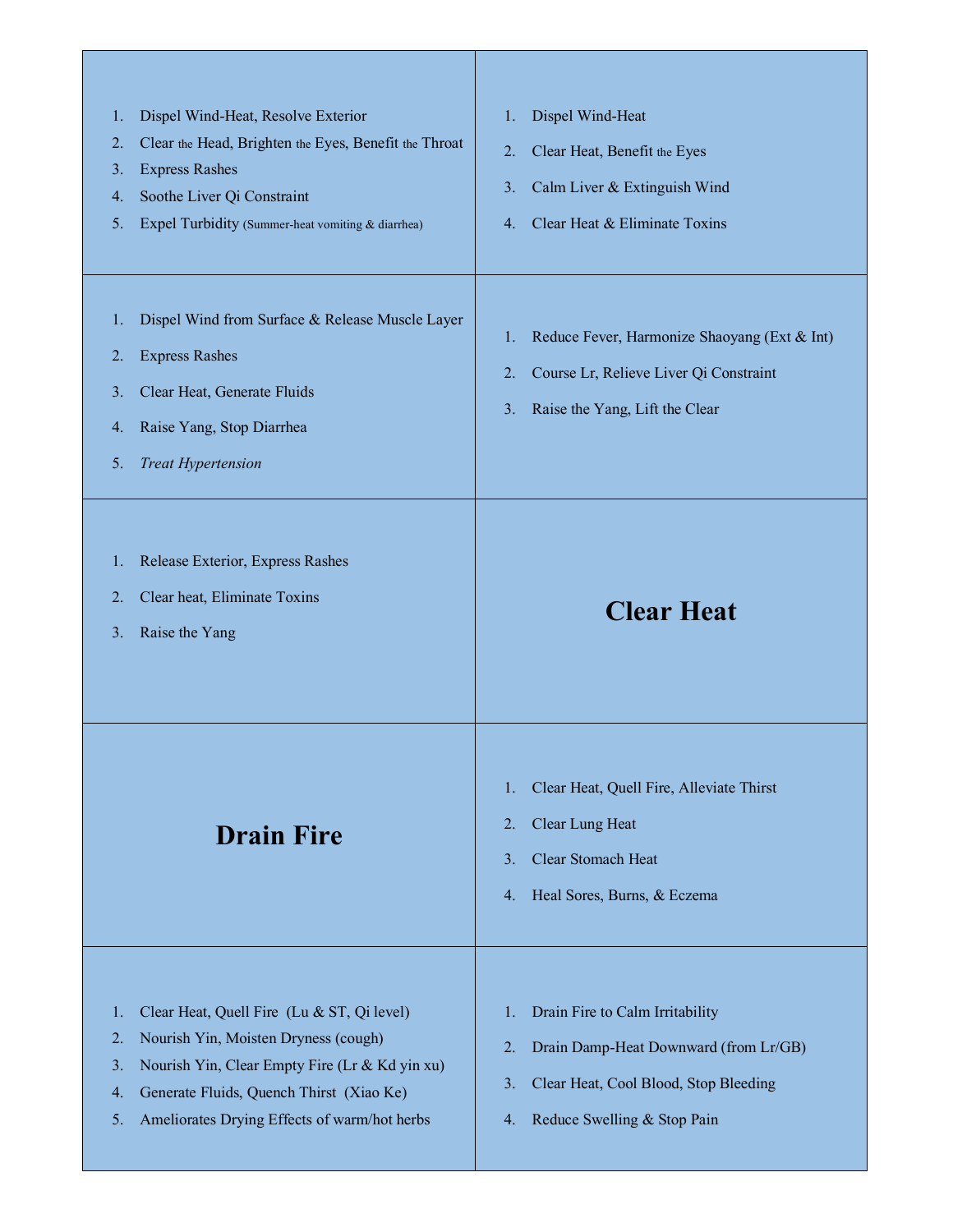| <b>Cool Blood</b>                                                                                                                         | 1.<br>Clear Heat & Cool Blood (heat in Ying & Xue levels)<br>Nourish Yin & Generate Body Fluids<br>2.                                                                                                                                                  |
|-------------------------------------------------------------------------------------------------------------------------------------------|--------------------------------------------------------------------------------------------------------------------------------------------------------------------------------------------------------------------------------------------------------|
| Clear Heat, Nourish Yin (aftermath of febrile dz)<br>1.<br>2.<br>Soften Hardness, Disperse Nodules<br><b>Eliminate Toxins</b><br>3.       | Clear Heat & Cool Blood<br>1.<br>Clear Liver Fire<br>2.<br>Invigorate Blood, Disperse Blood Stasis<br>3.<br>Drain Pus & Reduce Swelling<br>4.                                                                                                          |
| <b>Dry Dampness</b>                                                                                                                       | Clear Heat & Dry Dampness (Middle & Lower Jiao)<br>1.<br>2.<br>Clear Heat & Quell Fire (Upper Jiao)<br>Clear Heat & Eliminate Toxic Lesions<br>3.<br>Cool Blood & Stop Bleeding (Upper & Lower Jiao)<br>4.<br>Calm & Stabilize Fetus<br>5 <sub>1</sub> |
| Clear Heat & Dry Dampness (all three Jiao)<br>1.<br>Drain Fire (esp. Ht & Lr)<br>2.<br>3.<br>Clear Fire Toxins (dermatological disorders) | Clear Heat & Dry Dampness (esp. Lower Jiao)<br>1.<br>Drain Fire & Eliminate Toxins<br>2.<br>Drains Kidney Fire (Yin Xu Heat)<br>3.                                                                                                                     |
| Clear Heat & Dry Dampness (Lr/GB)<br>1.<br>Quell Liver Fire<br>2.<br>Subdue Liver Wind/Yang Rising<br>3.                                  | Clear Heat & Dry Dampness (esp. Lower Jiao)<br>1.<br>Dispel Wind, Kill Parasites, Stop Itching<br>2.<br>Clear Heat & Promote Urination (dysuria)<br>3.                                                                                                 |

I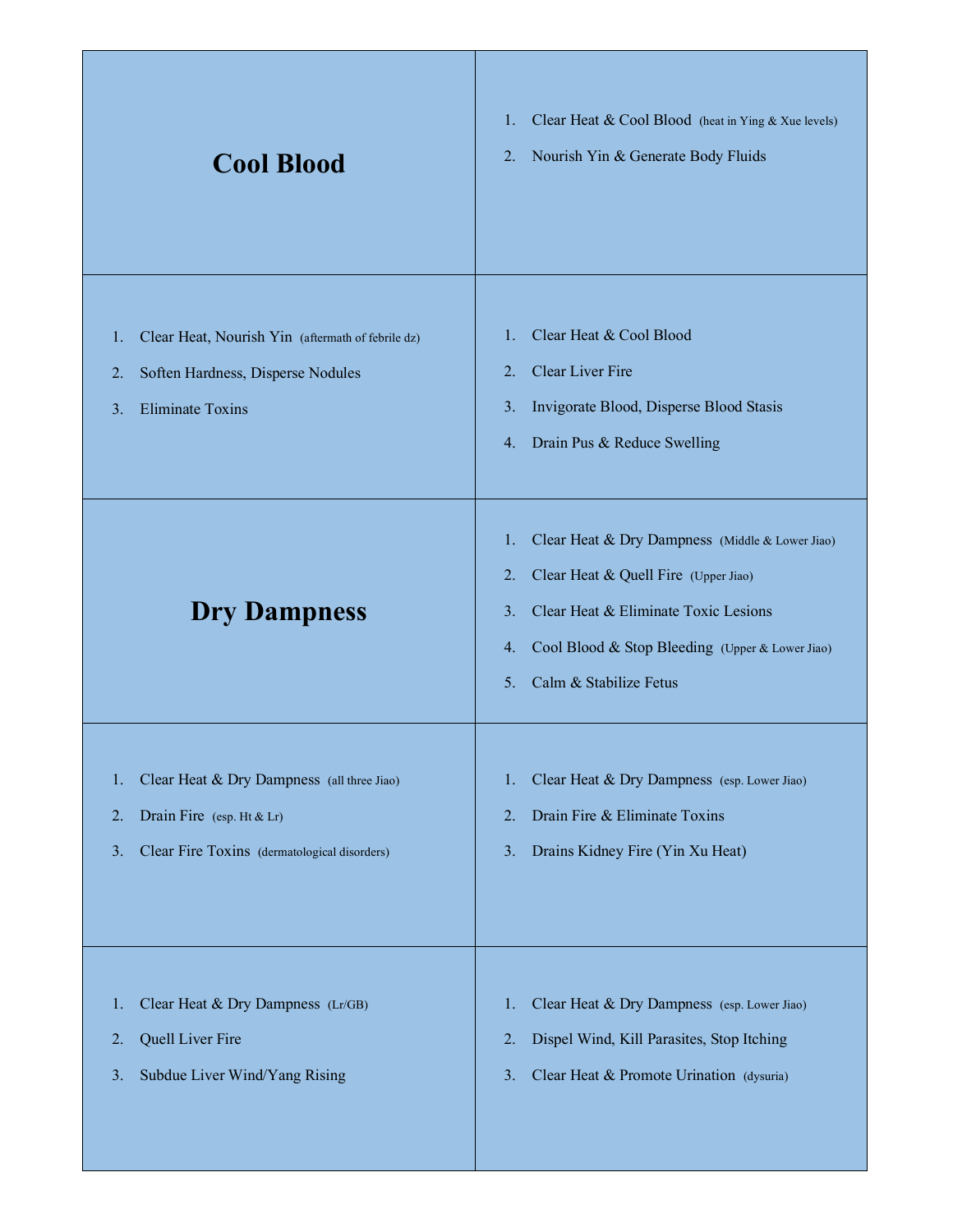| <b>Resolve Toxins</b>                                                                                                                                        | Clear Heat & Resolve Toxin (febrile disorders)<br>1.<br>2.<br>Disperse Exogenous Wind-Heat (sore throat)<br>3.<br>Clear Damp-Heat from LJiao (diarrhea/dysentery)                                                                                          |
|--------------------------------------------------------------------------------------------------------------------------------------------------------------|------------------------------------------------------------------------------------------------------------------------------------------------------------------------------------------------------------------------------------------------------------|
| Disperse Exogenous Wind-Heat (sore throat)<br>1.<br>Clear Heat & Resolve Toxin (sores & abscesses)<br>2.<br>Clear Heat & Promote Urination (lin zheng)<br>3. | Clear Heat & Eliminate Toxins<br>1.<br>Cool Blood<br>2.<br><b>Benefit the Throat</b><br>3.                                                                                                                                                                 |
| Clear Heat, Elim. Toxin, Stop Itching<br>1.<br>Clear Damp-Heat (jaundice)<br>2.<br>Hot/Painful Bi<br>3.                                                      | Eliminate Toxic Heat (syphilis)<br>1.<br>Dispel Toxic Heat from Skin<br>2.<br>Clear Heat & Promote Urination (lin zheng)<br>3.                                                                                                                             |
| <b>Resolve Summer-heat</b>                                                                                                                                   | Clear Summer-Heat / Damp-Heat<br>1.<br>Treat ShaoYang fevers (malaria)<br>2.<br>Clear Liver Heat (jaundice)<br>3.<br>Clear Heat from the Eyes<br>4.<br>Cool Blood (late stage febrile dz) & Stop Bleeding<br>5.<br>Clear Yin Xu Heat (steaming bone)<br>6. |
| <b>Drain Downward</b>                                                                                                                                        | <b>Harshly Downward</b><br><b>Drastic Precipitators / Harsh Expellants</b><br>(Purgatives)                                                                                                                                                                 |

Т

Г

L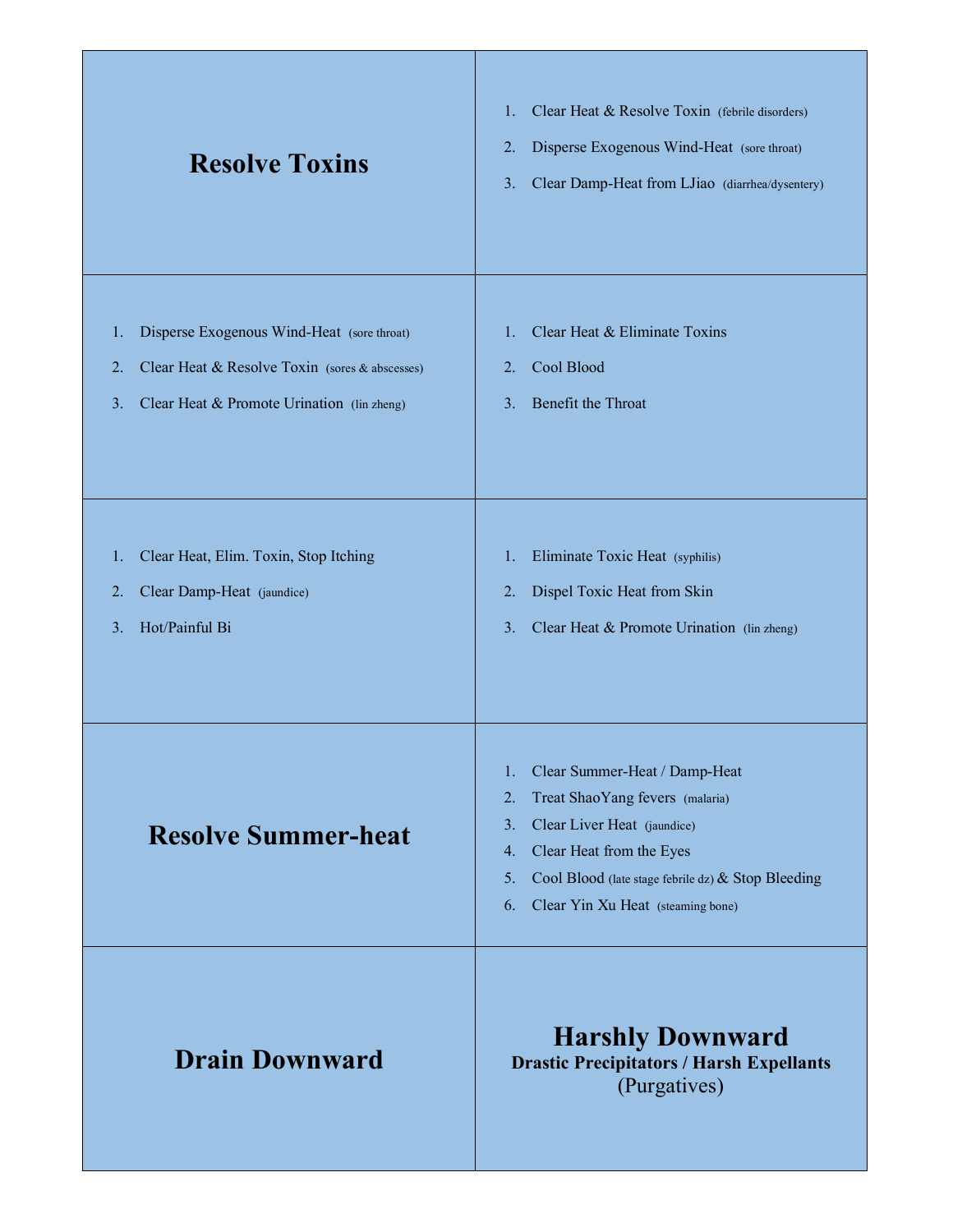| 1. Purge Accumulations of Heat & Dryness (constipation)<br>1a. or Damp-Heat (dysentery)<br>2. Purge Fire (with or without constipation)<br>3. Clear Heat & Toxins (intestinal abscess)<br>4. Invigorate Blood & Eliminate Stasis (masses)<br>5. Clear Damp-Heat & Promote Urination (edema; jaundice) | <b>Purge Accumulations</b><br>1.<br>Clear Heat & Drain Fire<br>2.<br>3.<br>Soften Hardness & Reduce Swelling                                               |
|-------------------------------------------------------------------------------------------------------------------------------------------------------------------------------------------------------------------------------------------------------------------------------------------------------|------------------------------------------------------------------------------------------------------------------------------------------------------------|
| <b>Moisten Downward</b><br>(Gentle Laxatives)                                                                                                                                                                                                                                                         | Nourish & Lubricate Intestines<br>$\mathbf{1}$ .<br>2.<br>Nourish Yin & Moisten Dryness<br>$3_{-}$<br>Benefit the Hair (hair loss d/t dryness or blood xu) |
| <b>Percolate/Leach Dampness</b><br>& Disinhibit Water /<br><b>Promote Urination</b><br>(Diuretics)                                                                                                                                                                                                    | Promote Urination, Leach out Dampness<br>1.<br>2.<br>Strengthen the Spleen<br>Calm the Shen<br>3 <sub>1</sub><br><b>Transform Phlegm</b><br>4.             |
| Promote Urination, Leach out Dampness<br>Ι.<br>Clear Xu-type Fire from Kd & LJiao<br>2.                                                                                                                                                                                                               | Strengthen the Spleen to Resolve Dampness<br>1.<br>Resolve Dampness & Relieve Pain (Bi)<br>2.<br>Clear Heat & Dispel Pus<br>3.<br>Clear Damp-Heat<br>4.    |
| Clear Damp-Heat & Resolve Dampness (Lin)<br>1.<br>Resolve Dampness & Stop Diarrhea<br>2.<br>Clear Heat from Liver & Benefit the Eyes<br>3.<br>Dissolve Phlegm & Stop Coughing<br>4.                                                                                                                   | Clear Damp-Heat & Resolve Dampness (Lin)<br>1.<br>Clear Summer-Heat<br>2.<br>Topical to Clear Heat & Absorb Dampness<br>3.                                 |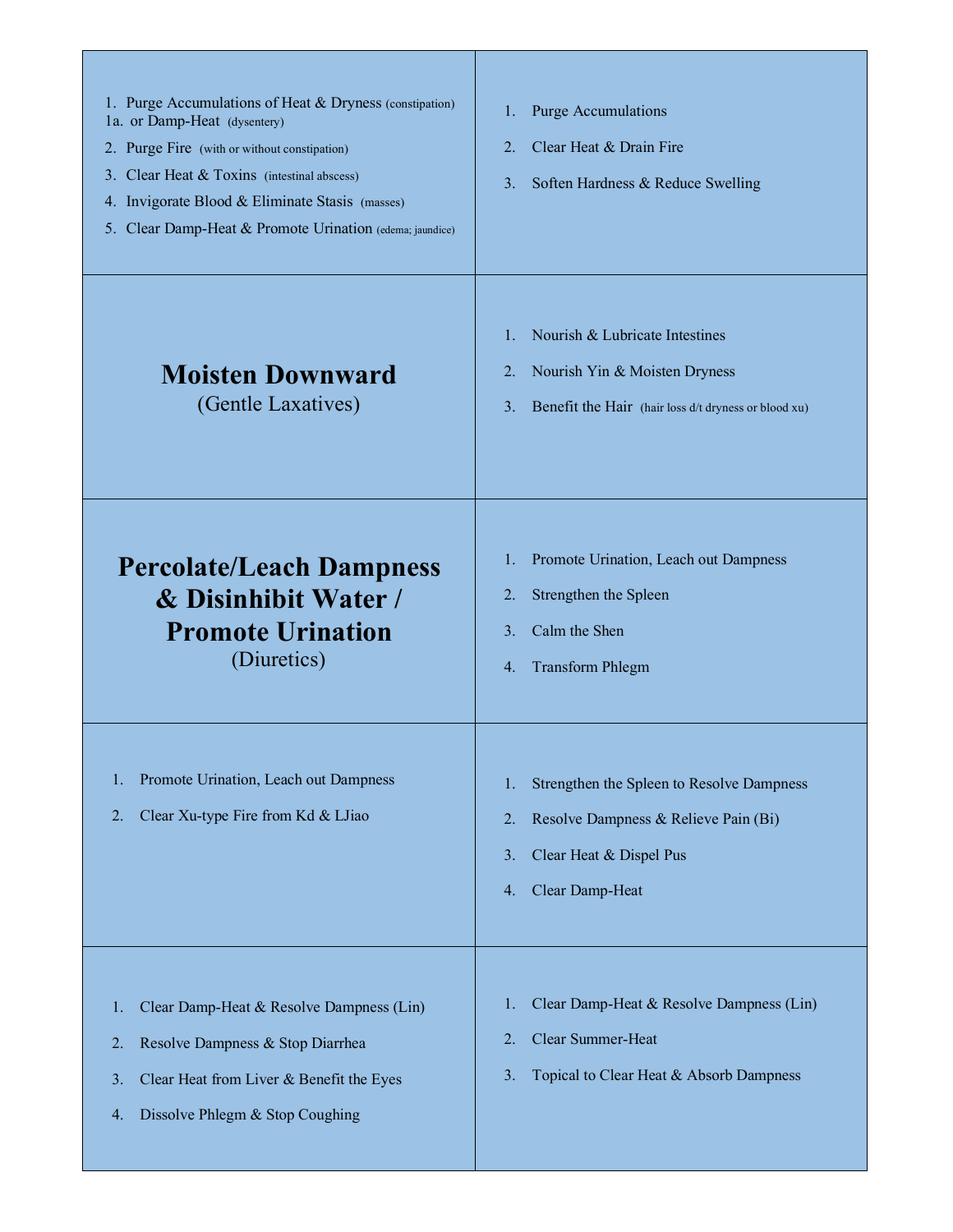| Promote Urination (Lin)<br>1.<br>Drain Fire from Ht & Sm. Int.<br>2.<br>Open Channels to Stop Pain<br>3.<br>Open Vessels to Promote Lactation<br>4.   | Clear Heat & Dampness to Treat Jaundice<br>1.<br>2.<br>Clear Damp-Heat to Treat Febrile disorders<br>Topical to Clear Damp-Heat from Skin & Exterior<br>3.         |
|-------------------------------------------------------------------------------------------------------------------------------------------------------|--------------------------------------------------------------------------------------------------------------------------------------------------------------------|
| Promote Urination to Reduce Edema (esp. lower body)<br>1.<br>Dispel Wind & Damp & Alleviate Pain (Bi)<br>2.                                           | <b>Dispel Wind &amp; Dampness</b>                                                                                                                                  |
| Dispel Wind & Damp & Stop Pain (Bi)<br>1.<br>Resolve the Exterior (Wind-Cold w/ Dampness)<br>2.<br>Resolve Shao-Yin stage headache or toothache<br>3. | Relax the Sinews, Unblock the Channels (Bi)<br>1.<br>2.<br>Harmonize the Stomach & Transform Damp<br>Promote Digestion to Reduce Food Stagnation<br>3 <sub>1</sub> |
| 1. Supplement Lr & Kd to Strengthen Sinews & Bones<br>2. Nourish the Blood to Benefit the Skin<br>3. Nourish the Blood to Calm the Womb & Fetus       | <b>Transform Phlegm</b>                                                                                                                                            |
| <b>Hot Phlegm</b>                                                                                                                                     | Direct Qi Downward & Dispel Phlegm<br>1.<br>Disperse Wind-Heat<br>2.                                                                                               |

Т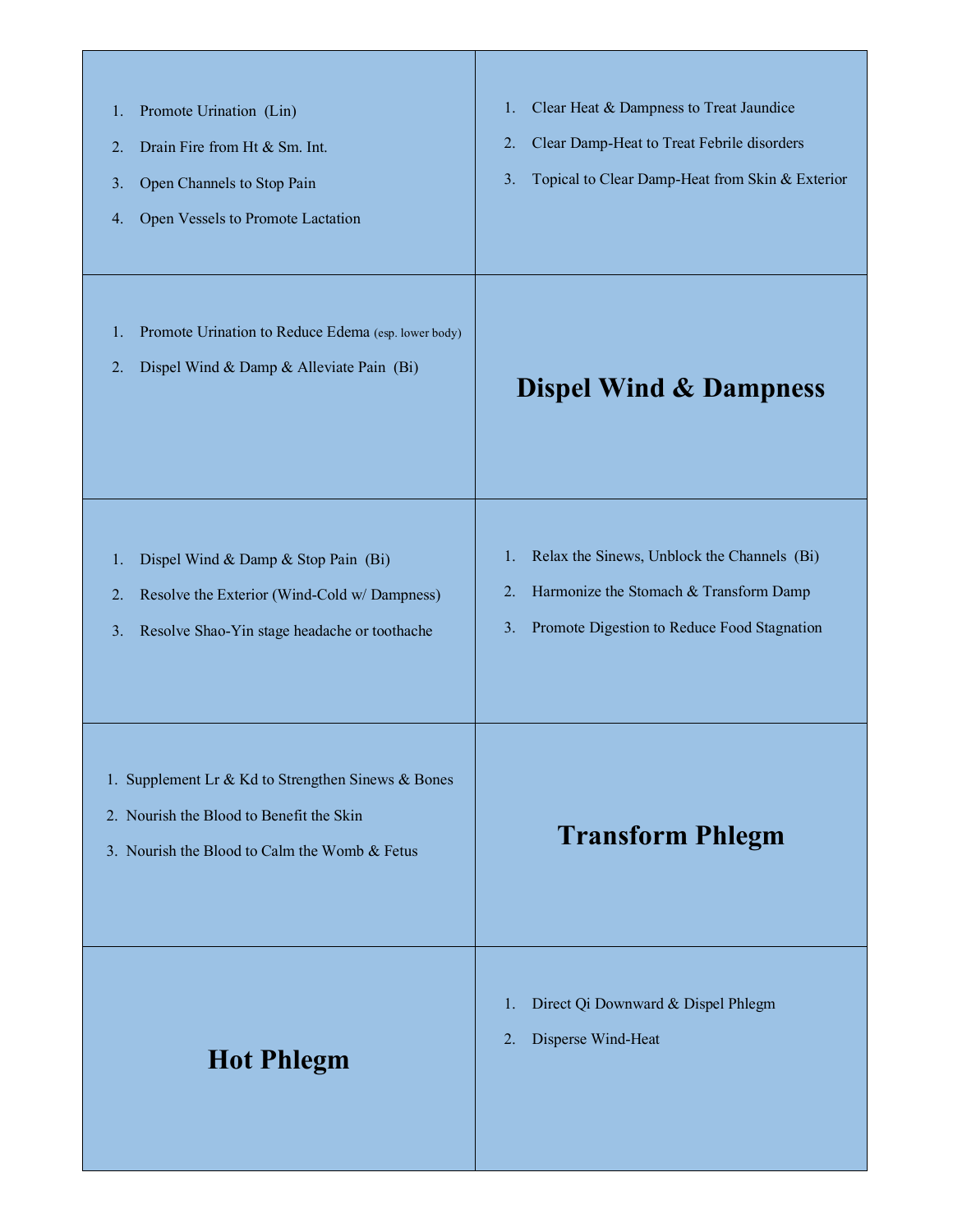| Dissolve Phlegm & Stop Cough<br>1.<br>1a. Moisten the Lungs (dry $\&$ /or chronic cough)<br>Clear Heat & Disperse Nodules<br>2.                                               | Clear Heat & Disperse Nodules<br>1.<br>Dissolve Phlegm & Stop Cough<br>2.<br>(acute, exogenous coughs, with thick yellow sputum)                      |
|-------------------------------------------------------------------------------------------------------------------------------------------------------------------------------|-------------------------------------------------------------------------------------------------------------------------------------------------------|
| Dissolve Phlegm-Heat<br>1.<br>Moisten Dryness, Clear Lu Heat<br>2.<br>Rectify Qi to Unfetter the Chest (chest Bi)<br>3.<br>Dissipate Nodules & Eliminate Pus<br>4.            | Clear Heat & Transform Phlegm to Stop Cough<br>1.<br>Relieve Nausea & Vomiting<br>2.<br>2a. $d/t$ ST Fire<br>2b. $d/t$ GB Fire with Phlegm            |
| <b>Cold Phlegm</b>                                                                                                                                                            | Dry Damp, Dissolve Phlegm, Descend Lu Qi<br>1.<br>2.<br>Descend Counterflow ST Qi (N &V)<br>Disperse Stagnation & Dissipate Nodules<br>3 <sub>1</sub> |
| Disperse Phlegm, Ventilate the Chest,<br>1.<br>& Benefit the Throat<br>Expel Pus (lung abscess)<br>2.<br>Raise Qi: (diarrhea, tenesmus)<br>3.<br>3a. guide herb to upper Jiao | <b>Stop/Allay Coughing</b>                                                                                                                            |
| Stop Cough & Calm Wheezing (all types)<br>1.<br>1a. Moisten Lungs (dry cough)<br>Moisten & Lubricate the Intestines<br>2.                                                     | Stop Cough & Calm Wheezing<br>1.<br>1a. Descend Qi & Dissolve Phlegm (copious wet sputum)<br>Moisten & Lubricate the Intestines<br>2.                 |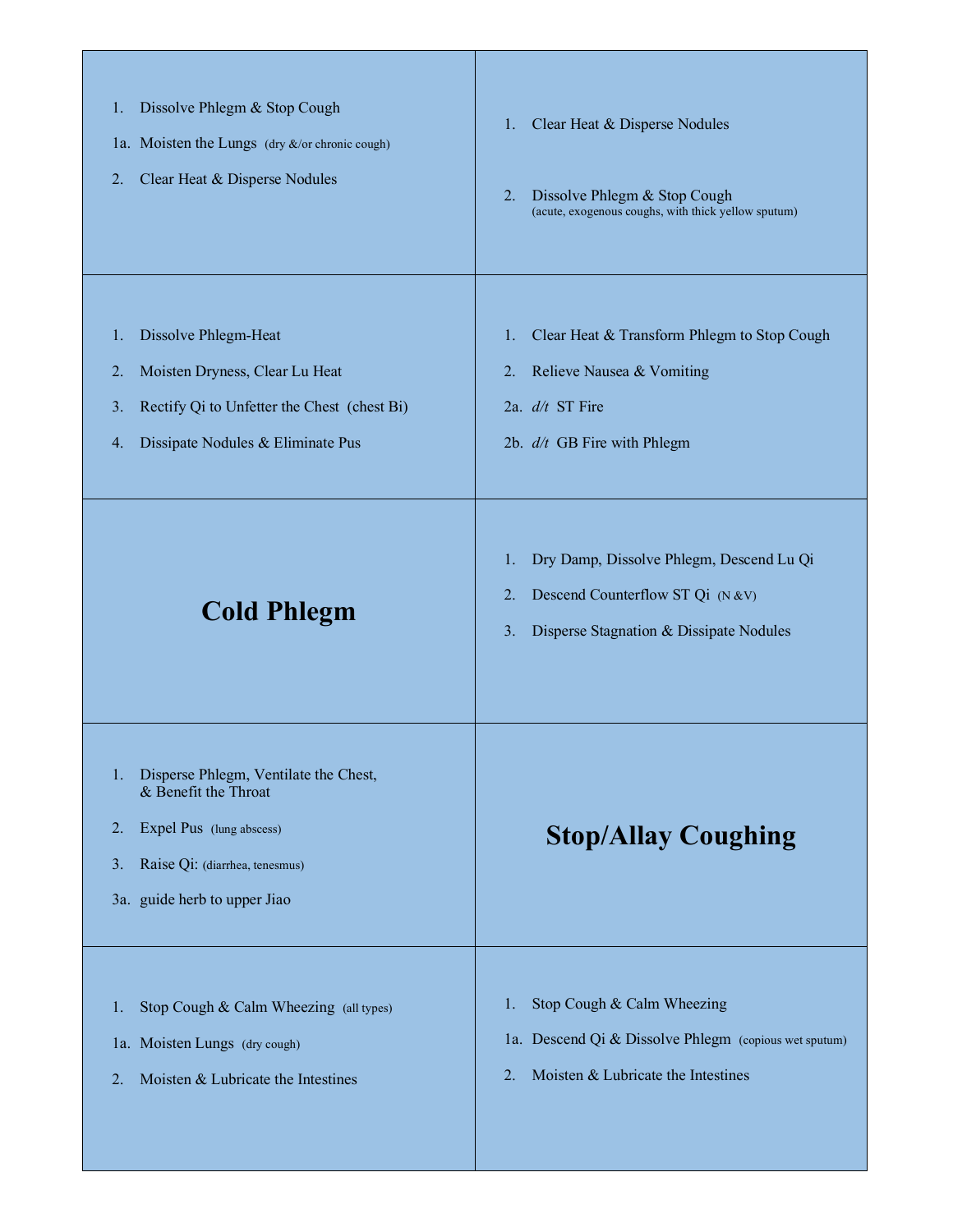| <b>Transform Dampness</b><br><b>Aromatics</b>                                                                                                                                                             | Dry Damp, Strengthen Sp<br>1.<br>Induce Sweating, Dispel Wind-Damp<br>2.<br>3.<br>Clear Dampness from the Lower Jiao<br>Benefit the Eyes<br>4.                                                                                              |
|-----------------------------------------------------------------------------------------------------------------------------------------------------------------------------------------------------------|---------------------------------------------------------------------------------------------------------------------------------------------------------------------------------------------------------------------------------------------|
| 1. Regulate Qi & Relieve Stagnation (chest & MJiao)<br>2. Descend Qi, Dry Dampness<br>3. Descend Qi & Transform Phlegm to Calm Wheezing                                                                   | Transform Damp, Resolve Exterior to<br>1.<br>Relieve Sum-Heat<br>2.<br>Harmonize MJ to Relieve Nausea & Vomiting<br>3.<br>Topical for fungal infections (esp. hands $&$ feet)                                                               |
| Circulate Qi, Transform Damp, Strengthen Sp<br>1.<br>Warm the Middle Jiao, Stop Diarrhea<br>2.<br><b>Stabilize Pregnancy</b><br>3.<br><b>Prevent Stagnation</b><br>4.                                     | Invigorate Qi, Transform Damp, Strengthen ST<br>1.<br>Warm the ST, Relieve Abdominal pain, N & V<br>2.                                                                                                                                      |
| <b>Disperse Food (Stasis)</b>                                                                                                                                                                             | Promote Digestion, Reduce Stagnation, (meat/grease)<br>$1_{\odot}$<br>& Transform Accumulations<br>Invigorate Blood & Transform Blood Stasis<br>2.<br>3.<br>charred will Stop Diarrhea<br>Lower cholesterol, treat hypertension & CAD<br>4. |
| Dissolve Food Stagnation, Promote Digestion<br>1.<br>(esp. starches & carbs) & Harmonize the ST<br>Facilitate absorption of mineral ingredients<br>2.<br>esp. Ci Shi (magnetite) & Dai Zhe Shi (hematite) | Dissolve Food Stagnation, Promote Digestion<br>1.<br>(esp. starches & milk) & Strengthen the MJiao<br><b>Restrain Lactation</b><br>2.<br>Course & Regulate Liver Qi (Lr over Sp/ST)<br>3.                                                   |

T

Г

L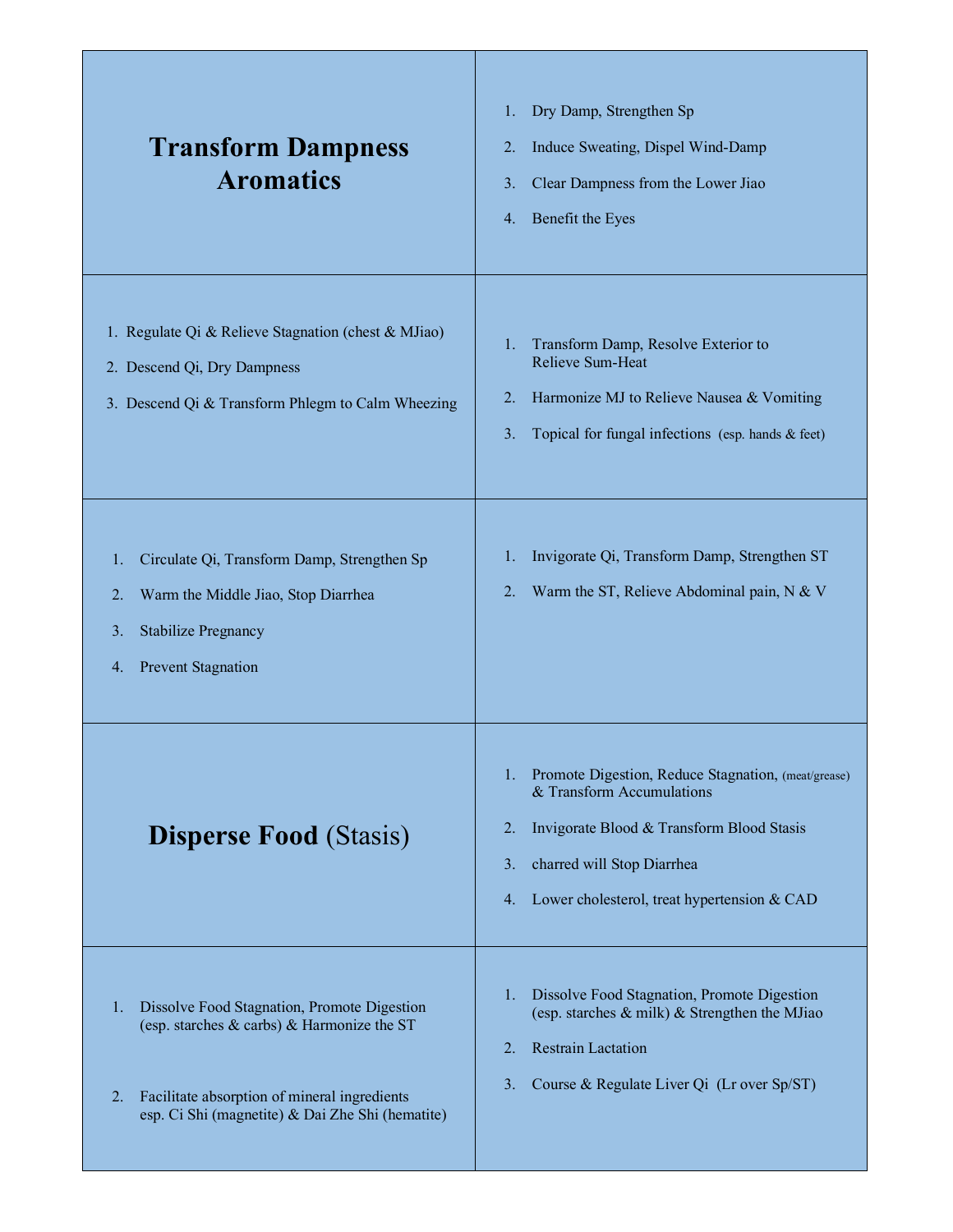| Dissolve Food Stagnation, Promote Digestion<br>1.<br>& Reduce Distention<br>Descend Qi, Dissolve Phlegm (cough & wheeze)<br>2.<br>useful for hypertension<br>3.<br>Cx with Ren Shen<br>4.                                         | <b>Rectify Qi</b>                                                                                                                                                                                            |
|-----------------------------------------------------------------------------------------------------------------------------------------------------------------------------------------------------------------------------------|--------------------------------------------------------------------------------------------------------------------------------------------------------------------------------------------------------------|
| Regulate Qi, Adjust MJiao, Relax Diaphragm<br>1.<br>Strengthen Sp & ST<br>2.<br>Dry Dampness, Dissolve Phlegm<br>3.<br><b>Stop Cough</b><br>4.<br>5. Prevent stagnation from tonifying herbs                                      | Breaks up Stag Qi & Resolves Accumulations<br>1.<br>Dissolve Phlegm & Relieve Focal Distention<br>2.<br>effective for cholecystitis<br>3.                                                                    |
| Reg Qi, Course Liver Qi<br>1.<br>Regulate Menses (irreg, dysmenorr. breast dist.)<br>2.<br>3.<br>Dispel Cold from Lr Channel (hernia)                                                                                             | 1.<br>Unblock Qi, Regulate MJiao, Alleviate Pain<br>2.<br>Dispel Damp-Heat, Harmonize Lr & Sp<br>3.<br>Regulate the Intestines (diarr/dysentery)<br>Circulate Qi, Prevent Satagnation (Sp xu bloating)<br>4. |
| Dredge Lr, Course Qi, Stop Pain<br>1.<br>Conducts Heat down & out<br>2.<br>Stop Pain d/t Parasites (esp. round & tape worms)<br>3.<br>Topical for fungal infections of scalp<br>4.<br>useful for acute mastitis<br>5 <sub>1</sub> | <b>Rectify Blood</b>                                                                                                                                                                                         |
| <b>Stop Bleeding</b>                                                                                                                                                                                                              | Disperse Blood Stasis to Stop Bleeding (int or ext)<br>1.<br>Invigorate Blood & Stop Pain (bruising)<br>2.<br>Reduce Pain & Swelling (traumatic injuries)<br>3.                                              |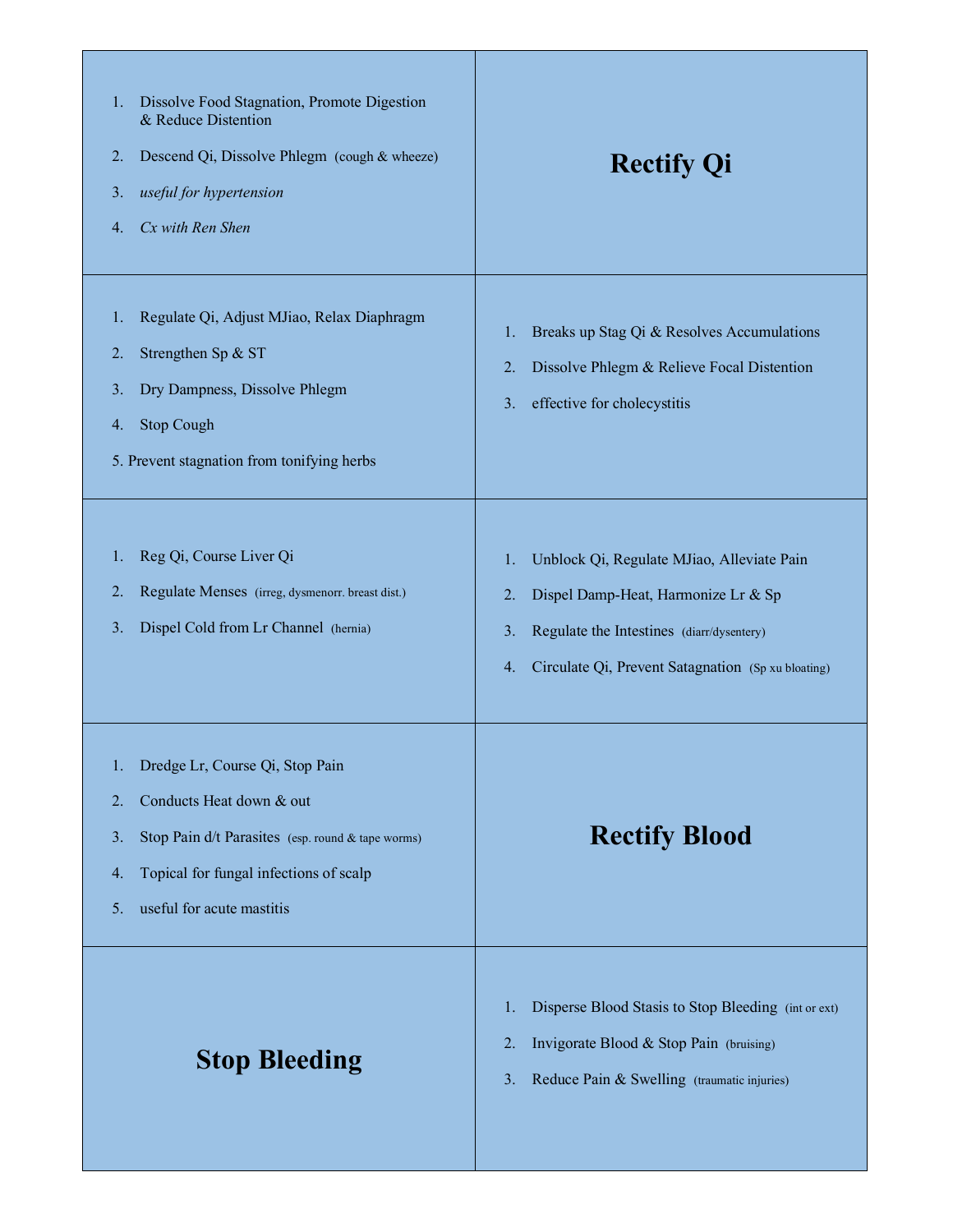| Cool the Blood & Stop Bleeding<br>1.<br>Invigorate Blood & Dispel Blood Stasis<br>2.                                                                                                                                                                                                                                   | Warm Channels (esp. Womb) & Stop Bleeding<br>1.<br>Dispel Cold & Alleviate Pain (M & L Jiao)<br>2.<br>3.<br>Dispel Dampness, Relieve Itch (eczema)             |
|------------------------------------------------------------------------------------------------------------------------------------------------------------------------------------------------------------------------------------------------------------------------------------------------------------------------|----------------------------------------------------------------------------------------------------------------------------------------------------------------|
| <b>Vitalize/Invigorate Blood</b>                                                                                                                                                                                                                                                                                       | Vitalize Qi & Blood (esp. GYN & OB)<br>1.<br>2.<br>Dispel Wind & Stop Pain (headache & Bi)<br>forte is menstrual headaches<br>3.                               |
| Invgorate Blood, Dispel Blood Stasis<br>$1_{\cdot}$<br>(GYN, chest epigastric/abd pain, masses, traumatic injury)<br>2.<br>Cool Blood (Ying & Xue level)<br>Reduce Swelling of Toxic Sores & Abscesses<br>Clear Heat & Soothe Irritability (restlessness)<br>3.<br>Nourish Blood & Calm Spirit (palps, insomnia)<br>4. | $\mathbf{1}$ .<br>Invigorate Blood & Qi to Relieve Pain<br>(pain in chest, epigastrium, abdomen, LJiao, limbs)<br><b>Dissipate Masses</b><br>$\overline{2}$ .  |
| Activate Qi & Blood, Alleviate Pain<br>1.<br>Clear Heat & Cool Blood (bleeding, esp. nose)<br>2.<br>Clear Heart & Open Orifices (hot phlegm) anxiety<br>3.<br>Clear Damp-Heat (jaundice) & Benefit the GB<br>4.                                                                                                        | Invgorate Blood, Dispel Blood Stasis (esp. GYN)<br>1.<br>2.<br>Promote Urination, Reduce Swelling & Edema<br>Clear Heat & Resolve Toxins (sores, rashes)<br>3. |
| Dispel Blood Stasis & Stop Pain (GYN, bruising)<br>1.<br>Clear Heat & Cool Blood (alt. category) bleeding<br>2.<br>Reduce Swelling from Sores & Abscesses<br>3 <sub>1</sub><br>Clear Heat (dysuria & hematuria)<br>4.<br>& Relieve Eye Pain (Lr) (red, swollen, painful eyes)                                          | Increase Circulation & Break-up Stasis<br>1.<br>Drain Abscesses (Lu & LI yong)<br>2.<br>Moisten Intestines, Relieve Constipation<br>3.                         |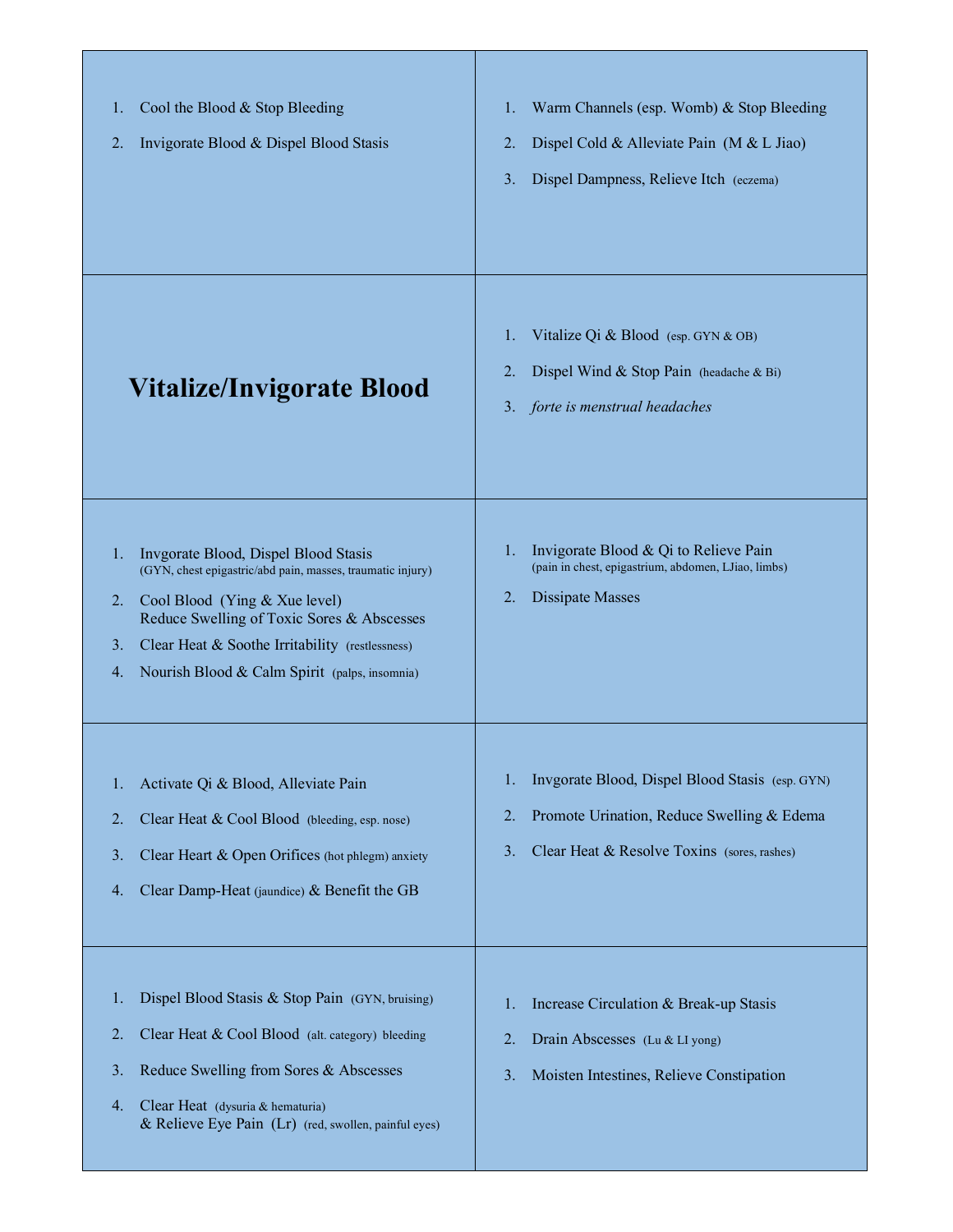| Activate Blood & Dissolve Stasis<br>1.<br>1a. Open Channels & Regulate Menses                                                                                                                                                                | Tonify Lr & Kd to Strengthen Sinews & Bones<br>1.<br>(low back & knee sore, weak & painful)<br>2.<br>Vitalize Blood & Dispel Blood Stasis (GYN)<br>(general musculoskeletal pain, sport injuries)<br>3.<br>Promote Urination (dysuria, hematuria)<br>Direct Fire & Blood Downward (bleeding)<br>4. |
|----------------------------------------------------------------------------------------------------------------------------------------------------------------------------------------------------------------------------------------------|----------------------------------------------------------------------------------------------------------------------------------------------------------------------------------------------------------------------------------------------------------------------------------------------------|
| <b>Warm the Interior</b>                                                                                                                                                                                                                     | 1. Rescue Yang (Yang Collapse)<br>2. Tonify Yang & Supplement Fire<br>(Kd Yang Xu, Sp Yang Xu)<br>3. Dispel Cold, Warm the Channels, Stop Pain (Cold Bi)                                                                                                                                           |
| Warm the MJiao (Cold Sp & ST)<br>1.<br>Restore Depleted Yang (Yang Collapse)<br>$2_{-}$<br>Warm the Lungs & Dispel Phlegm<br>3 <sub>1</sub><br>Warm the Channels & Stop Bleeding<br>4.<br>Dispel Cold and Damp (low back & lower body)<br>5. | Fortify Kd, Sp, & Ht Yang<br>1.<br>2.<br>Dispel Cold, Warm the Sp & Alleviate Pain<br>3.<br>Dispel Cold, Warm Channels & Stop Pain<br>Lead Fire back to its Source (floating yang)<br>4.                                                                                                           |
| 1. Dispel Cold, Dry Damp, Activate Qi & Stop Pain<br>2. Course & Descend Lr & ST Qi (reflux & vomiting)<br>3. Warm the Sp $&$ Stop Diarrhea<br>4. Lead Fire Downward (mouth & tongue sores, hypertension)                                    | <b>Supplement &amp; Boost</b>                                                                                                                                                                                                                                                                      |
| <b>Supplement Qi</b>                                                                                                                                                                                                                         | Supplement Qi esp. Source Qi (weak pulse)<br>1.<br>Supplement Sp & Lu Qi<br>2.<br>Generate Fluids & Relieve Thirst (Xiao-ke)<br>3 <sub>1</sub><br>Calm Spirit & Improve Mental Function<br>4.<br>Tonify Qi to Build Blood<br>5.<br>Supplement Qi to Strengthen the Exterior<br>6.                  |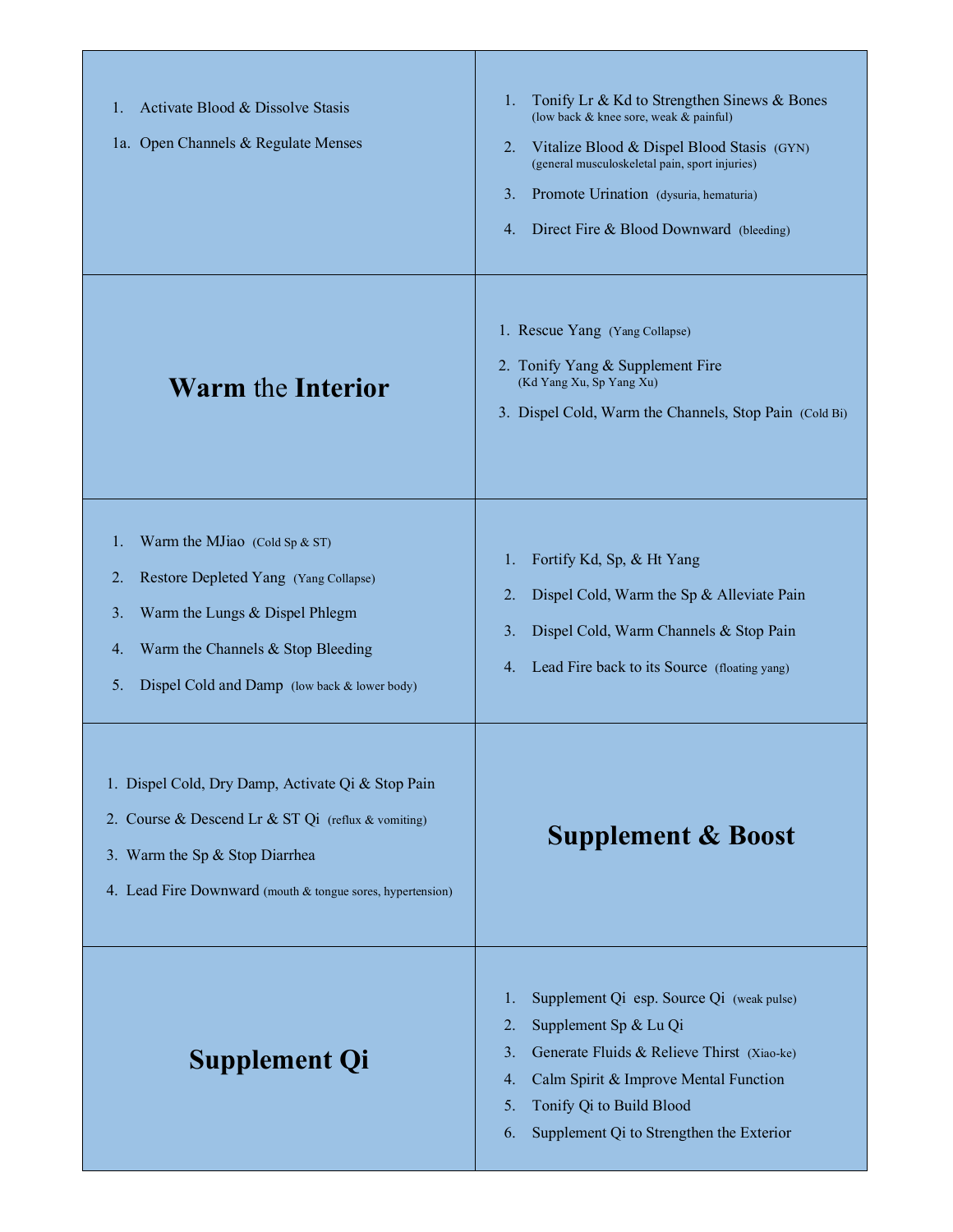| Supplement Qi, esp. Zhong Qi<br>1.<br>Supplement Lung Qi<br>2.<br>Tonify Qi to Nourish Blood & Generate Fluids<br>3.<br>Supplement Qi to Strengthen the Exterior<br>4.                                                                | Supplement Qi & Lift/Raise Qi esp. Sp Qi<br>1.<br>Supplement Lu & Wei Qi, Consolidate the Exterior<br>2.<br>3.<br>Discharge Pus & Generate New Flesh<br>Regulate Water Circulation & Reduce Edema<br>4.<br>Relieve Numbness & Pain<br>5.<br>Generate Fluids & Relieve Thirst (Xiao-ke)<br>6. |
|---------------------------------------------------------------------------------------------------------------------------------------------------------------------------------------------------------------------------------------|----------------------------------------------------------------------------------------------------------------------------------------------------------------------------------------------------------------------------------------------------------------------------------------------|
| Supplement Qi & Nourish Sp & ST<br>1.<br>Supplement Lung Qi & Yin, also ST Yin<br>2.<br>Supplement Kd Yin<br>3.<br>Treat Xiao-ke<br>4 <sub>1</sub>                                                                                    | Supplement Qi & Strengthen Sp<br>1.<br>2.<br>Dry Dampness & Promote Water Metabolism<br>3.<br>Stabilize the Exterior & Stop Sweating (Qi Xu)<br>Calm the Fetus<br>$\overline{4}$ .                                                                                                           |
| Supplement Sp & ST to Nourish Qi<br>1.<br><b>Supplement Blood</b><br>2.<br>Calm the Spirit (dry organs)<br>3.<br>Harmonize (other herbs)<br>4.                                                                                        | Supplement Sp & Benefit Qi<br>1.<br>2.<br>Moisten the Lu & Stop Cough<br>Relieve Pain<br>3.<br>Clear Heat & Eliminate Toxins (sores $\&$ swellings)<br>4.<br>Benefit the Throat<br>5.<br>Antidote Poisons & Harmonize other herbs<br>6.                                                      |
| <b>Supplement Blood</b>                                                                                                                                                                                                               | Nourish Blood (anemia, GYN, OB, & post-partum)<br>1.<br>Nourish Yin esp. Liver & Kidney<br>2.<br>3.<br>specific for Xiao-ke (esp. LJiao pattern)<br>Replenish Jing & Marrow<br>4.<br>Stop Cough & Wheezing<br>5 <sub>1</sub>                                                                 |
| Replenish Jing & Supplement Blood<br>1.<br>Nourish Kd & Lr Yin & Blood<br>2.<br>Nourish Blood to Expel Wind (rashes)<br>3.<br><b>Moisten Intestines</b><br>4.<br>5.<br>unprocessed: treats malaria, toxic sores, & lowers cholesterol | Supplement Blood & Regulate Menses<br>1.<br>2.<br>Invigorate Blood Circulation & Stop Pain<br>3.<br>Moisten the Intestines (constip. d/t blood xu)<br>Alleviate Cough & Dyspnea<br>4.                                                                                                        |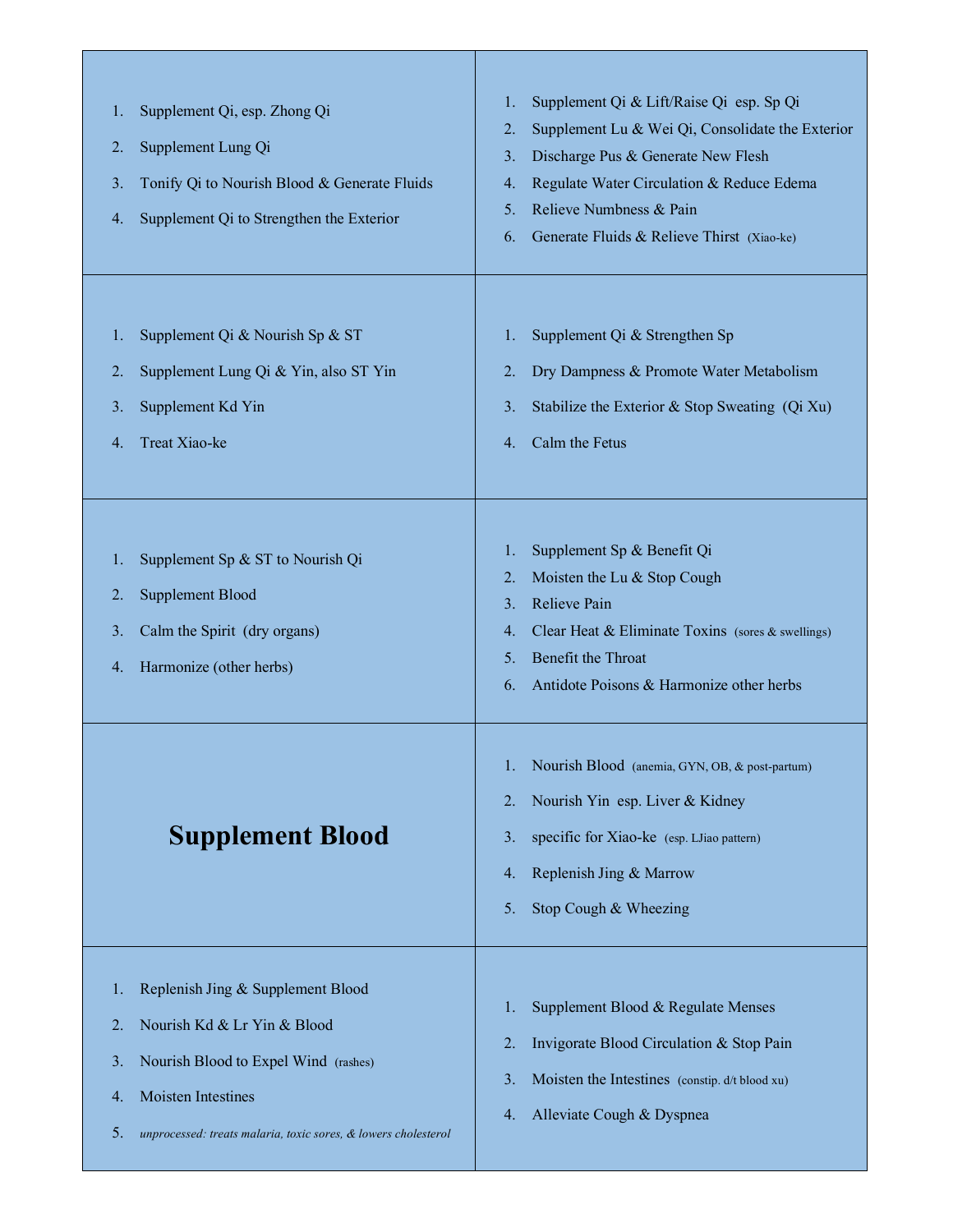| Supplement Blood (esp. Lr) & Regulate Menses<br>1.<br>Nourish Lr to Quell Yang Rising & Internal Wind<br>2.<br>Soothe Liver to Stop Pain & Spasms<br>3.<br>incl: PMS; Lr invading Sp, abd pain, borborygmus, tenesmus; Bi<br>Preserve Yin, Adjust & Harmonize Ying & Wei<br>4. | Supplement Blood & Yin (Lr & Kd)<br>1.<br>1a. and Benefit Jing to Brighten the Eyes<br>3.<br>Moisten the Lungs (Lu Yin Xu)                                                                                                  |
|--------------------------------------------------------------------------------------------------------------------------------------------------------------------------------------------------------------------------------------------------------------------------------|-----------------------------------------------------------------------------------------------------------------------------------------------------------------------------------------------------------------------------|
| <b>Supplement Yang</b>                                                                                                                                                                                                                                                         | 1.<br>Supplement Kd Yang (low back, knee & joint pain)<br>decreased libido, impotence)<br>1a. Nourish Jing & Blood (infertility)<br>Moisten the Intestines<br>2.                                                            |
| Tonify Kd & Fortify Yang to Increase Libido<br>1.<br>Warm & Unleash Yang to Dispel Wind-Damp (Bi)<br>2.                                                                                                                                                                        | Nourish Kd & Fortify the Yang<br>1.<br>Strengthen Sinews & Bones<br>2.<br>2a. Disperse Wind-Damp                                                                                                                            |
| Supplement Kd & Fortify Yang<br>1.<br>1a. Secure Jing & Urine<br>Warm the Sp & Stop Diarrhea<br>2.<br>Topical for vitiligo<br>3.                                                                                                                                               | 1. Supplement Kd & Lr to Strengthen Sinews & Bones<br>Circulate Qi & Blood to Sinews & Bones<br>la.<br>2.<br>Supplement Kd Yang<br>Calm the Fetus & Prevent Miscarriage<br>3.<br>Quell Lr Yang & Lower Blood Pressure<br>4. |
| Tonify Lr & Kd (musculo-skeletal & UG disorders)<br>1.<br>Calm Fetus & Stop Uterine Bleeding<br>2.<br>Invigorate Blood, Strengthen Sinews & Bones,<br>3.<br>Stop Pain & Mend tears & fractures<br>Reduce Swelling, Abscesses & Sores<br>4.                                     | Supplement Yang & Augment Yin<br>1.<br>1a. Secure Jing & Urine<br>2.<br>Tonify Lr & Kd to Brighten the Eyes<br>Benefit Sp & Kd to Stop Diarrhea<br>3.<br>Calm the Fetus & Prevent Miscarriage<br>4.<br>Treat Xiao-ke<br>5.  |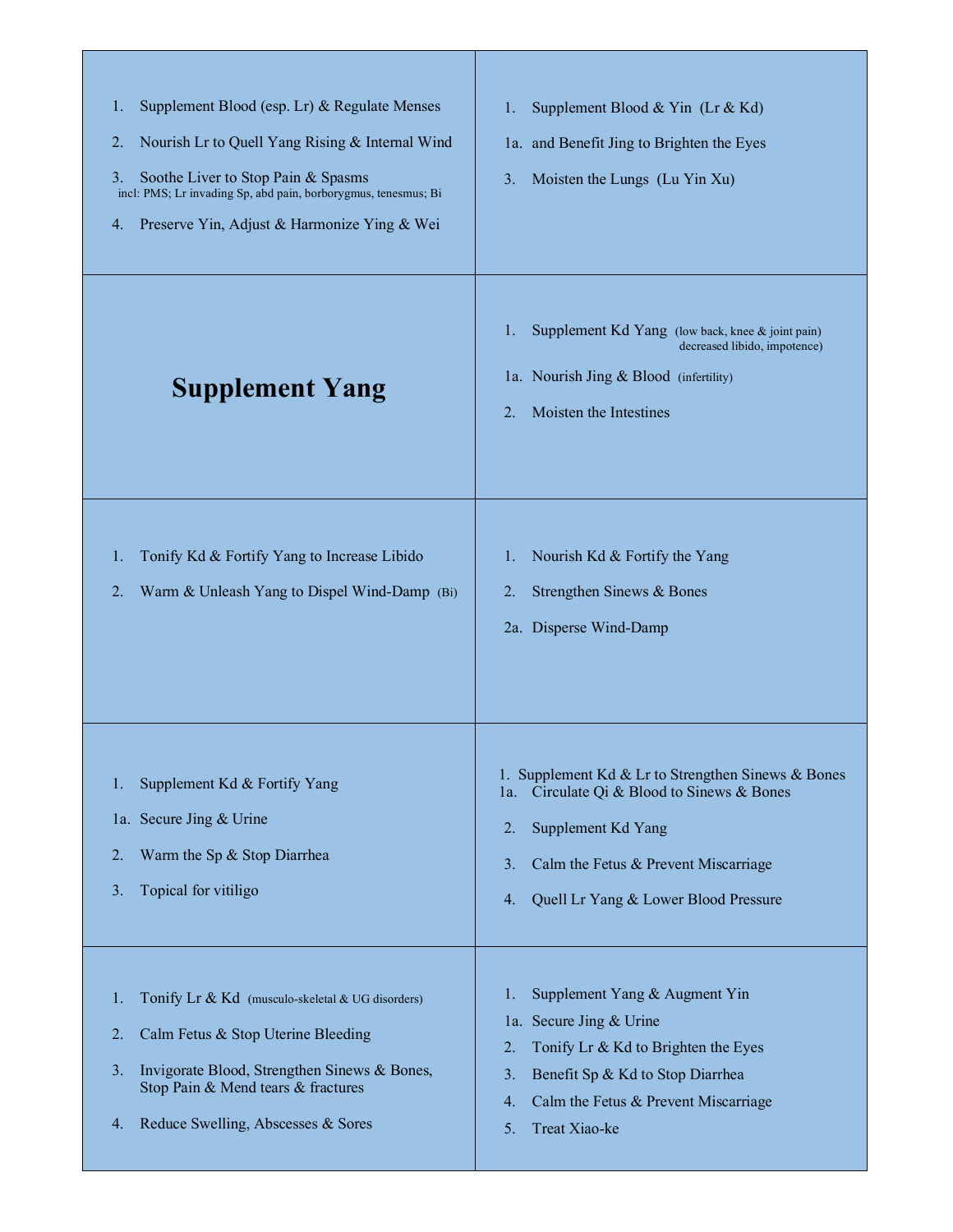| <b>Supplement Yin</b>                                                                                                                                                                                                                                                 | Nourish Lung Yin & Clear Lung Heat<br>1.<br>Nourish ST Yin & Generate Fluids<br>2.<br>3.<br>Supplement Lr & Kd Yin                                                                                                                                                                                             |
|-----------------------------------------------------------------------------------------------------------------------------------------------------------------------------------------------------------------------------------------------------------------------|----------------------------------------------------------------------------------------------------------------------------------------------------------------------------------------------------------------------------------------------------------------------------------------------------------------|
| Nourish Lung Yin & Moisten the Lungs<br>1.<br>Nourish ST & Generate Fluids<br>$\overline{2}$ .<br>Moisten the Intestines<br>$3_{-}$<br>Clear the Heart & Calm Irritability<br>4.                                                                                      | Nourish Kd Yin & Clear Lung Heat<br>1.<br>2.<br>Nourish the Yin & Moisten Dryness<br>3.<br>important herb for Steaming Bone & Xiao-ke patterns<br>Moisten the Intestines<br>4.                                                                                                                                 |
| Moisten the Lungs, Clear Lu Heat & Stop Cough<br>1.<br>Calm the Shen<br>2.<br>Nourish ST Yin & Harmonize MJiao<br>$3_{-}$                                                                                                                                             | <b>Secure &amp; Astringe</b>                                                                                                                                                                                                                                                                                   |
| Stabilize Kidneys, Secure Jing & Body Fluids<br>1.<br>(polyuria, seminal incontinence, vaginal discharge)<br><b>Stop Sweating</b><br>2.<br>3.<br>Tonify Lr & Kd (dizziness, tinnitus)<br>Stabilize Menses & Stop Uterine Bleeding<br>4.                               | Contain Lung Qi & Nourish Kidney<br>1.<br>Stop Cough & Wheezing<br>1a.<br><b>Stop Sweating</b><br>$1b$ .<br>2.<br>Generate Fluids & Stop Thirst (Moisten the Throat)<br>3.<br>Secure Kd & Stop Incontinence (urinary, seminal, fecal)<br>4.<br>Calm the Shen $(d/t \text{ Yin } \& \text{ Blood Xu patterns})$ |
| Contain Lung Qi & Stop Sweating<br>1.<br>2.<br>Bind the Intestines & Stop Diarrhea<br>3.<br>Generate Body Fluids & Stop Thirst<br>Expel Parasites (abd pain & vomiting)<br>4.<br>5.<br>Stop Bleeding (LJiao: uterus, urine, stool)<br>topical for warts & corns<br>6. | Supplement Spleen & Stop Diarrhea<br>1.<br>2.<br>Tonify Kd & Secure Jing (vaginal disch., seminal incont.)<br>3.<br>Nourish Ht & Calm Shen (anxiety, palps, insomnia)                                                                                                                                          |

Т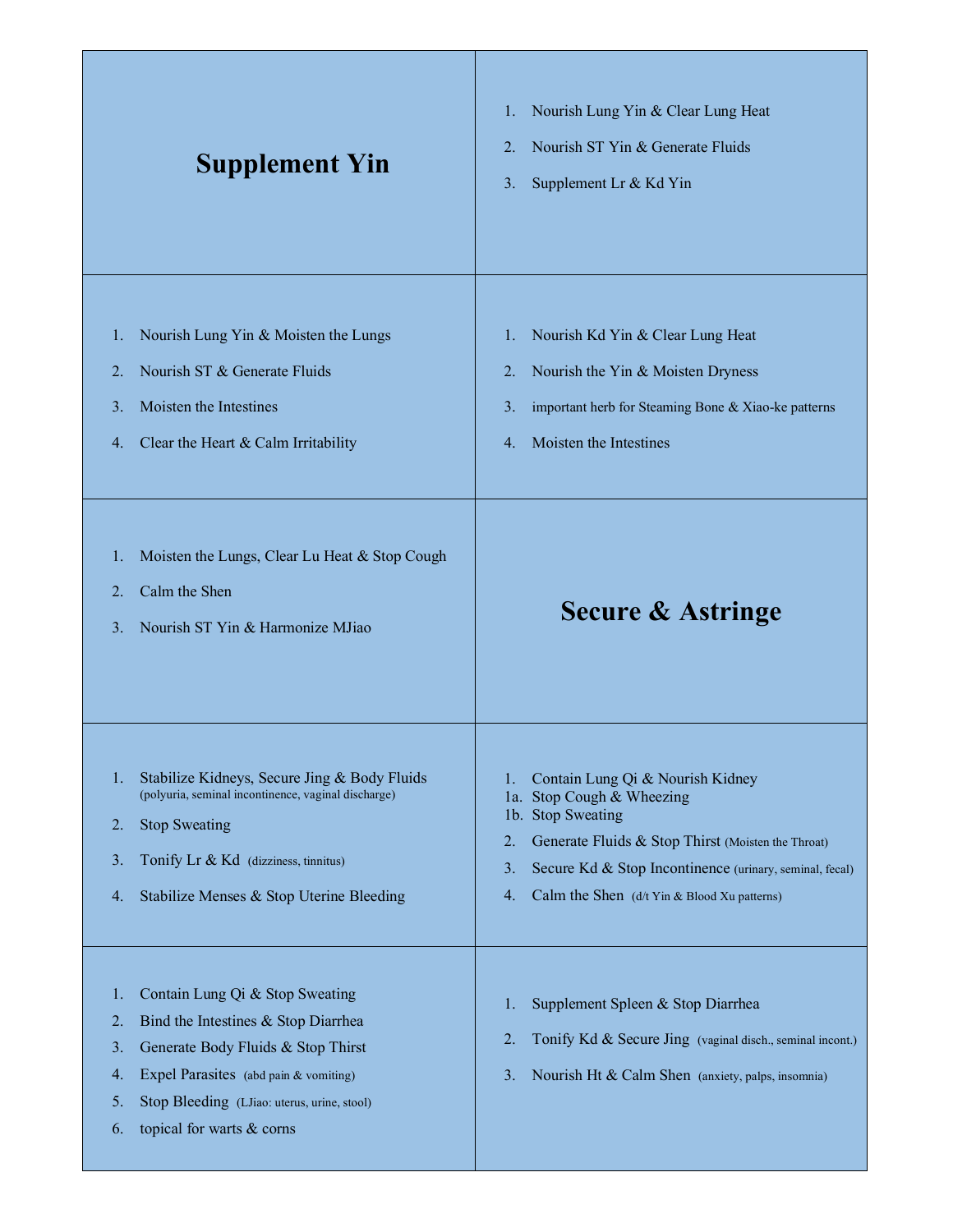| <b>Calm Spirit</b>                                                                                                                                                   | <b>Heavy Settlers</b>                                                                                                                                                                                                                                              |
|----------------------------------------------------------------------------------------------------------------------------------------------------------------------|--------------------------------------------------------------------------------------------------------------------------------------------------------------------------------------------------------------------------------------------------------------------|
| Settle Anxiety & Calm Shen<br>1.<br><b>Anchor Rising Yang</b><br>2.<br>Prevent Leakage of Fluids<br>3.<br>Generate Flesh & Promote Healing<br>4.                     | Settle & Calm Shen<br>1.<br>Soothe the Liver, Benefit Yin & Anchor Yang<br>2.<br>Soften Hardness & Dissipate Nodules<br>3.<br>Prevent Leakage of Body Fluids<br>4.<br>Neutralize ST Acid<br>5.                                                                     |
| <b>Nourish Heart</b>                                                                                                                                                 | Nourish Heart & Calm Shen (Ht, Sp, Kd)<br>1.<br>Nourish Lr Blood & Yin<br>$\overline{2}$ .<br>Prevent Sweating (d/t qi or yin xu)<br>3.                                                                                                                            |
| Pacify Heart & Calm Shen<br>1.<br>Expel Phlegm, Clear Ht Orifices<br>2.<br>2a. Expel Phlegm, Clear Lung & Stop Cough<br>Dissipate Swellings & Reduce Abscesses<br>3. | <b>Open Portals/Orifices</b>                                                                                                                                                                                                                                       |
| Open Orifices & Awaken the Spirit<br>1.<br>Clear Heat<br>$\overline{2}$ .<br>Stop Pain & Itching<br>3 <sub>1</sub>                                                   | Open Orifices, Vaporize Phlegm & Turbidity<br>1.<br>Open Orifices & Pacify the Spirit<br>2.<br>Transform Turbid Phlegm & Harmonize MJiao<br>3.<br>Benefit the Throat (laryngitis, hoarseness)<br>4.<br>Vitalize Blood & Reduce Swellings (int or ext applic)<br>5. |